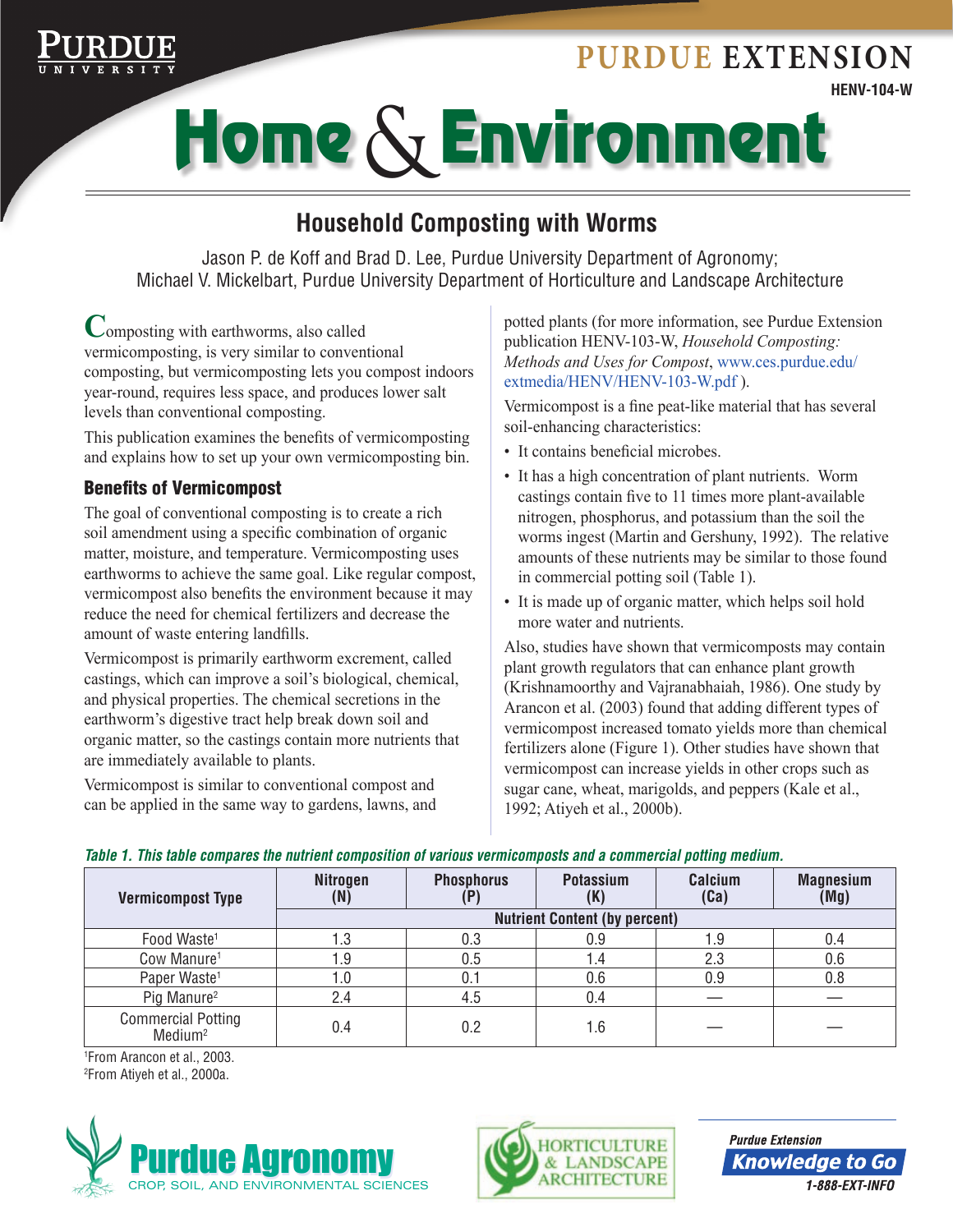

*Figure 1. This graph shows the marketable yield of tomato plants as a result of adding different types of vermicomposts at different rates. Fertilizer was added with vermicompost to reach nitrogen rates required for tomato growth* (adapted from Arancon et al., 2003)*.*

## Constructing a Worm Bin

The four components for creating a worm bin are:

- Earthworms
- Bedding
- Food
- Containers

Each of these components are described in more detail below.

#### *Earthworms*

There are a number of earthworm species, but not all of them are suitable for producing compost. The large earthworms commonly found in your backyard and the local bait shop are not good vermicomposting choices. The best types for composting are red worms (*Lumbricus rubellus*), brandling worms (*Eisenia fetida*), and European nightcrawlers (*Eisenia hortensis*) (Figure 2). You can order these worms on the Internet and have them delivered to



*Figure 2. A mix of red worms (Lumbricus rubellus) and European nightcrawlers (Eisenia Hortensis*) *used in vermicomposting.*

your home. The "Find Out More" section at the end of this publication includes some companies that sell worms. Earthworms are light-sensitive and prefer temperatures around 55°F to 77°F. Therefore, it is usually best to keep them indoors in lidded bins to keep the interior dark. While in a bin, worms are very active eating and reproducing: 1 pound of worms (about 1,000 worms) can eat between 1/2 and 1 pound of waste per day and can double in population in a month if they have sufficient food, water, and shelter.

To start your own bin, you will need about 1 pound of worms for a bin serving 1 or 2 people, or about 2 to 3 pounds of worms for a bin serving 4 to 6 people.

#### *Bedding*

Earthworms in a bin generally need bedding in addition to the waste that will be their food. The bedding helps to keep conditions inside the bin moist enough. Bedding also provides worms with something else to burrow into.

Bedding material can be anything that will absorb moisture but will not decompose rapidly (Figure 3). Some suggested bedding materials include:

- Sawdust
- Shredded leaves
- Shredded black and white newspaper (color inks may contain chemicals harmful to the worms and your plants)
- Shredded computer paper
- Shredded corrugated cardboard



*Figure 3. An example of some of the different types of bedding materials that may be used in vermicomposting: (clockwise from bottom left) leaves, sawdust, and shredded newspaper.*

Over time, earthworms will eat their bedding. In the average worm bin, bedding material will last about 2 months. The amount of bedding required for a worm bin depends on the bin's size. A square bin with sides that are 2 feet long, 2 feet wide, and 8 inches deep (an average bin for 1 or 2 people) requires about 4 to 6 pounds of dry bedding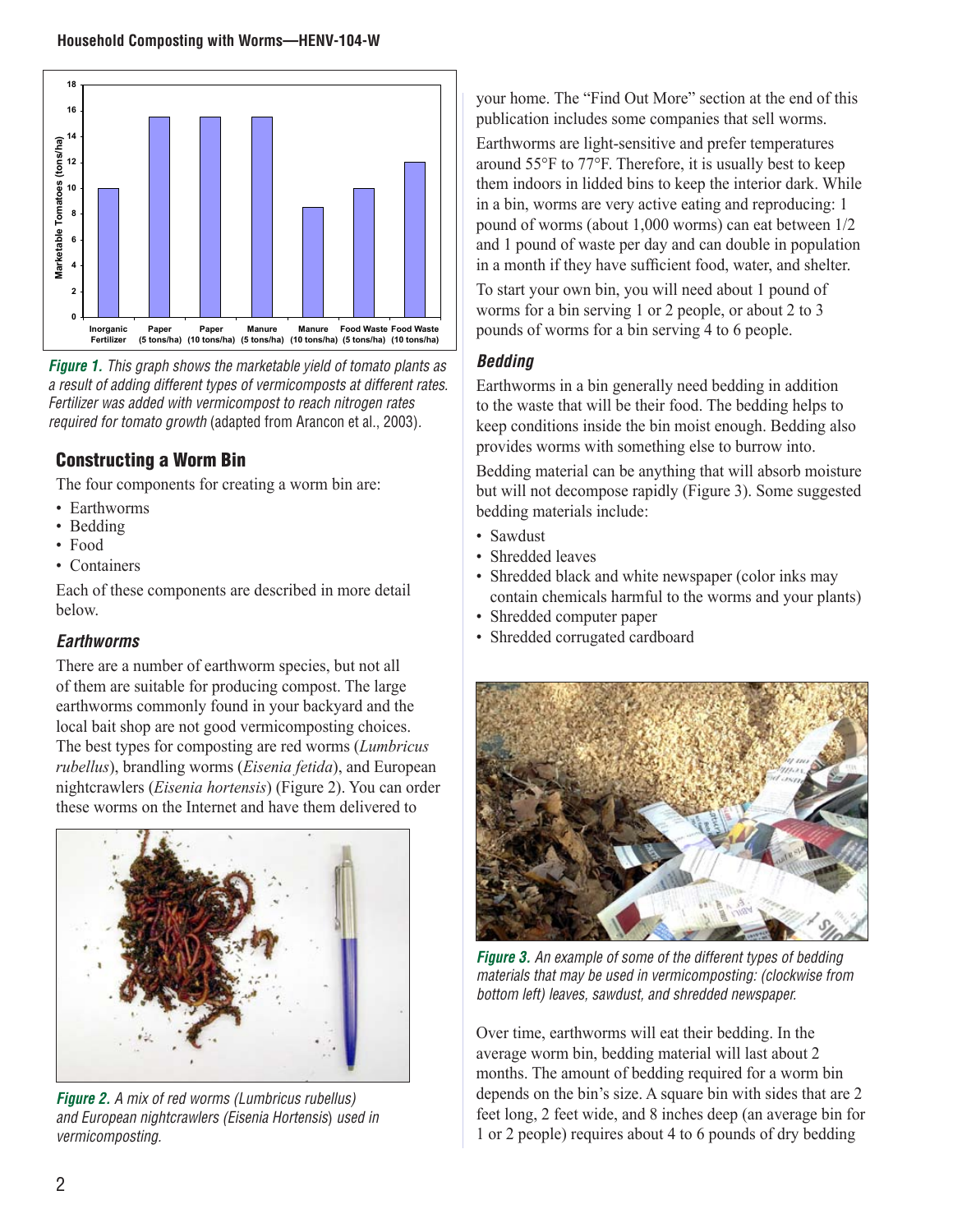to create a 6-inch layer. A bin that's 2 feet long, 3 feet wide, and 8 inches deep (an average bin for 4 to 6 people) requires about 9 to 14 pounds of dry bedding to create the same 6-inch layer.

Before adding bedding to the bin, soak it for about 24 hours in 3 pints of water per pound of bedding, wring it out, then fluff it. Add the worms to the bedding in the worm bin a few days before adding kitchen wastes so the worms can acclimate to their new surroundings.

#### *Earthworm food*

In general, earthworms feed on the same types of materials found in a regular compost pile. The best items for indoor compost bins, however, are kitchen wastes because they are available year-round. This includes any food scraps except bones and oily or strongly-flavored foods such as meat, garlic, and onions.

In the beginning, much of the feeding will be based on trial and error to see how much food the worms eat in a given week. Begin by feeding the earthworms carefully to prevent feeding them too much or not enough. If you add too much food before the worms have time to digest it, the wastes can begin to decompose and smell. This can attract insects that are not only a nuisance but can be harmful to the earthworms. If you find that you produce more waste than the worms can keep up with, either construct an additional bin or get a new, larger bin.

#### *Container*

The size of a worm bin container depends on the amount of waste a household generates. A good rule of thumb is to have 1 square foot of surface area for every pound of kitchen waste produced each week (Apelhof, 1997). If there are 1 or 2 people in a household, this typically will require a box that is 8 to 12 inches deep and has an area of 4 square feet (for example, a square box with sides that are 2 feet long). For 4 to 6 people, the box should be about 6 square feet in area.

Plastic storage bins usually make the best worm bins (Figure 4). Below are the steps for constructing a twotier worm bin using a bin that is 16 to 24 inches deep. Constructing a two-tier system follows the same procedure as the smaller bins explained above, but the different levels allow for easy separation of worms from the compost.

To build a two-tier vericompost bin:

1. Drill 8 to 12 quarter-inch diameter holes in the bottom of the bin. The holes allow for aeration and the removal of excess moisture. Place the bin on blocks with a tray underneath to collect drainage (Figure 5).



*Figure 4. A plastic storage bin with mesh screening that's ready to be converted into a vermicomposting bin.*

- 2. Place nylon or mesh window screening on the bottom of the bin, making sure to leave excess screening along the bottom edges.
- 3. Add about 6 inches of bedding and a handful of soil. The soil will provide the worms some grit to aid in their digestion.
- 4. Add worms and allow them to acclimate to their new surroundings for about one week.
- 5. As you produce it, add kitchen waste to the top of the pile until the waste is about 8 inches deep.
- 6. Place about 1 inch of bedding on top of the waste (to keep flies out) and place another piece of screening above this (again, be sure to leave excess screening along the bottom so you can easily remove it and the layers above it). Continue to add layers of kitchen waste and bedding to the top-half of the box in the same manner. About every two weeks, you will have to "fluff up" the bedding to allow proper aeration.



*Figure 5. Diagram of a worm compost bin showing movement of worms up into undigested material.*